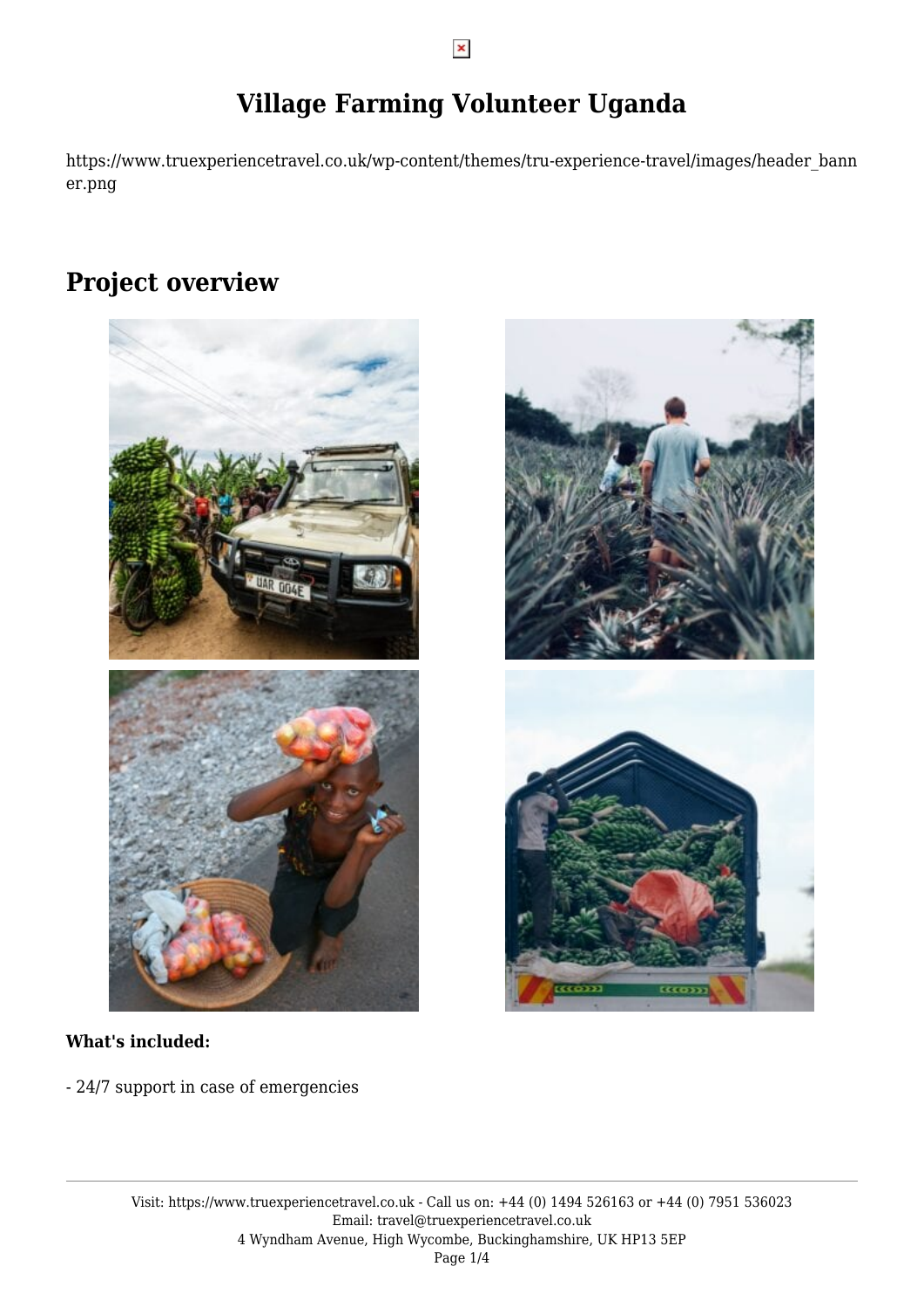# **Village Farming Volunteer Uganda**

https://www.truexperiencetravel.co.uk/wp-content/themes/tru-experience-travel/images/header\_bann er.png

- Accommodation
- Airport Pick up
- English speaking coordinator
- Meals
- Orientation

### **What's not included:**

- Airport drop off
- Flights
- Travel insurance
- Vaccination
- Visa

# **Project itinerary**

You will arrive on the Sunday before you embark on your project as a Kindergarten Volunteer, here in Uganda. This will give you time to relax and get used to your surroundings before you begin your week.

### **Mandatory Orientation Day**

On the Monday of your first week at this location, you will join our orientation day, to learn about your surroundings as well as local culture. Your programme will continue as usual from Tuesday onward throughout the rest of the week.

### **Orientation Schedule**

- After breakfast, we will have an Introduction meeting, House rules, Setting Expectations, Health and Safety Advice and handling of documents.
- Ugandan Do's and Don'ts, Culture introduction and country history and Swahili Language Lessons.
- Tour around the compound and local area; where to find local shops, and arrange a sim-card if necessary.
- After lunch, continue with the tour around the area and get familiarised with the surroundings.
- In the evening, you'll have a special dinner to welcome you to Uganda!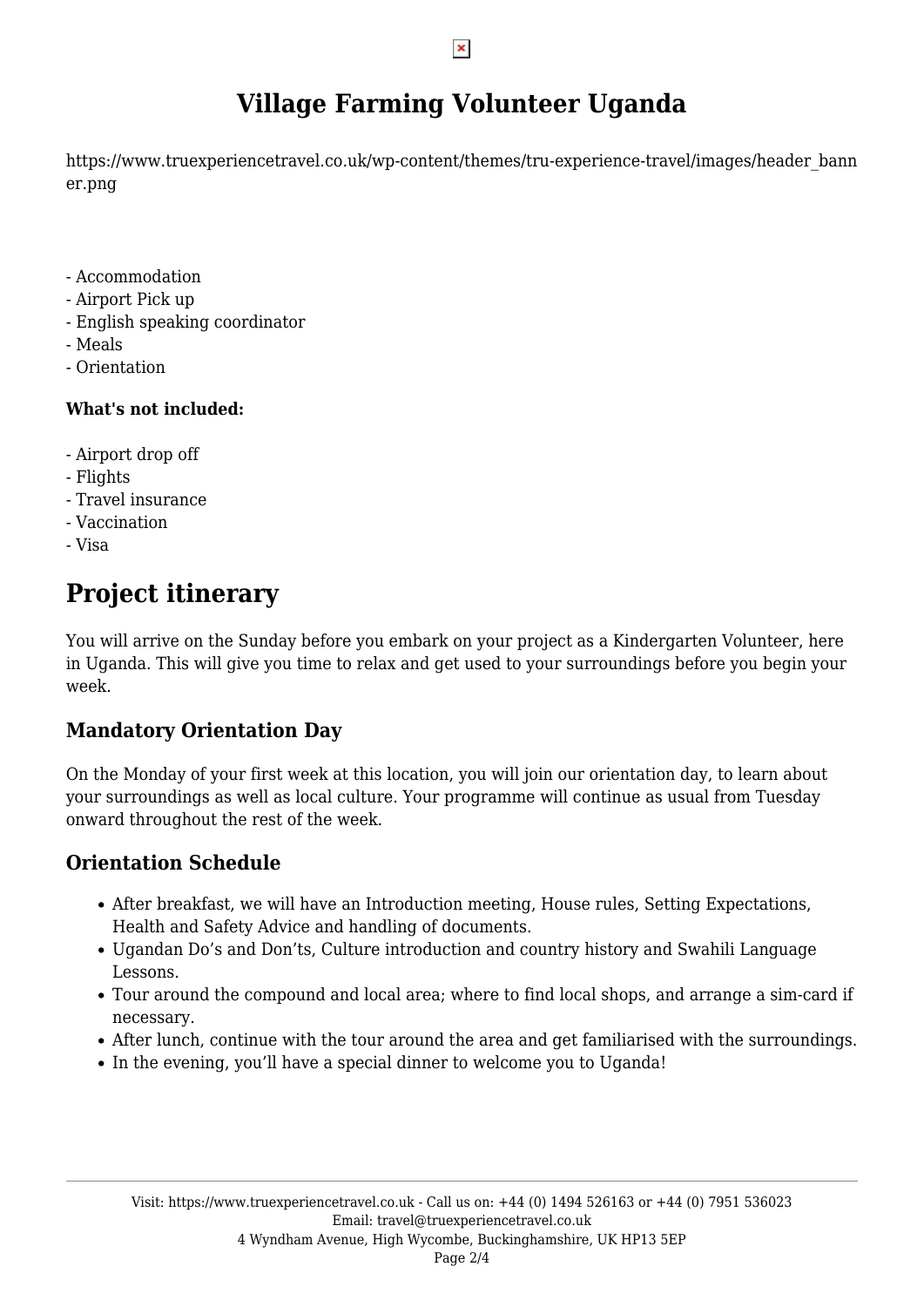# **Village Farming Volunteer Uganda**

https://www.truexperiencetravel.co.uk/wp-content/themes/tru-experience-travel/images/header\_bann er.png

### **Weekly Schedule**

You will be working for 4-5 hours. Some farms are located near our volunteer house (approx 10 minutes walk), while others are located approx an hour's drive away. Below is what a typical day might look like:

### **Tuesday to Friday**

- Breakfast
- Volunteering at the farm
- Lunch
- Volunteering at the farm
- Free Time
- Dinner

**Please note:** This schedule can be changed depending on weather conditions and unforeseen circumstances.